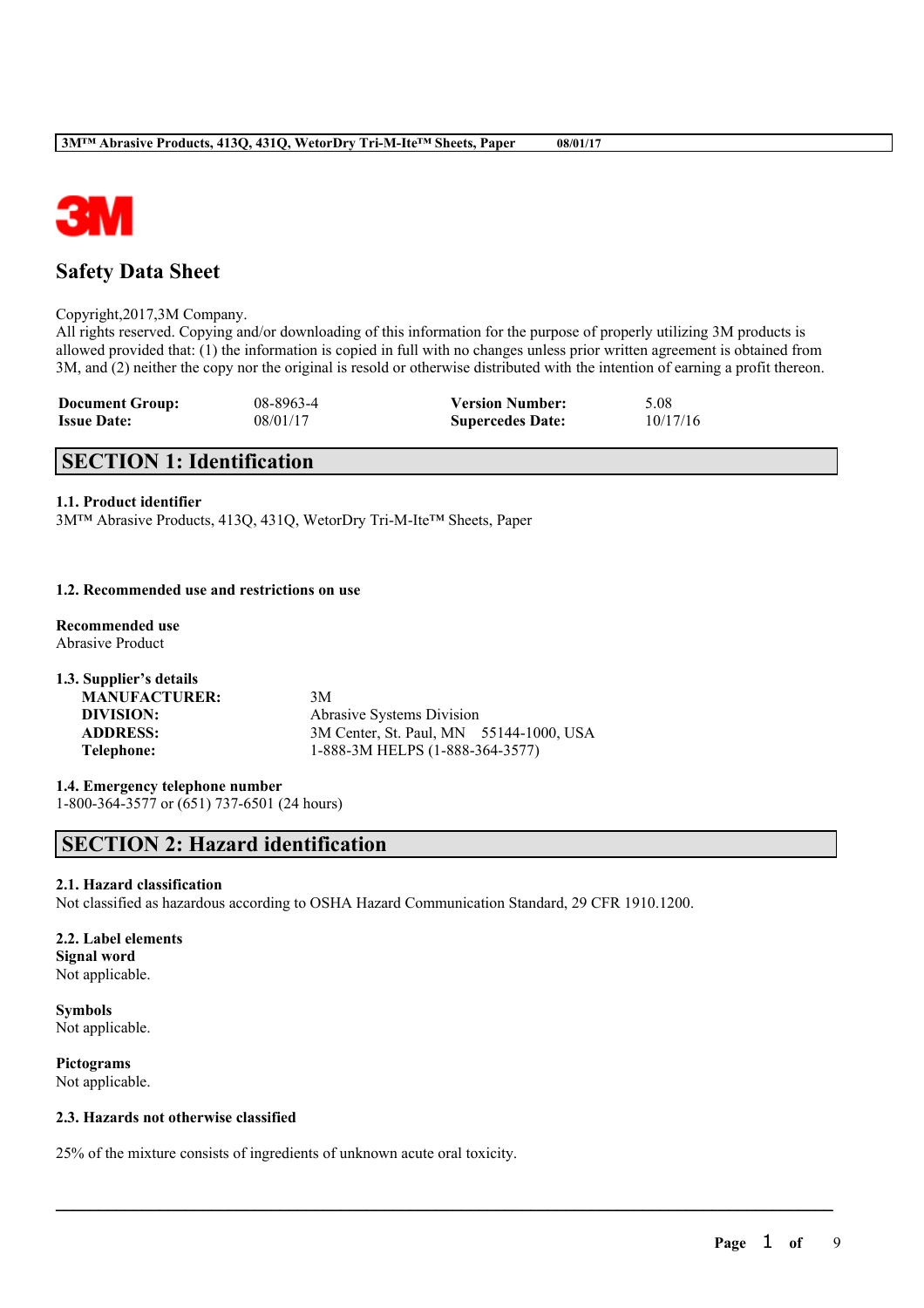# **SECTION 3: Composition/information on ingredients**

| Ingredient              | C.A.S. No.     | $\%$ by Wt                 |
|-------------------------|----------------|----------------------------|
| Silicon Carbide Mineral | $409 - 21 - 2$ | $5 - 40$                   |
| Filler                  | 37244-96-5     | $2 - 15$                   |
| Quartz Silica           | 14808-60-7     | $0.01 - 0.25$ Trade Secret |
|                         |                | l∗                         |
| Cured Resin             | Mixture        | $5 - 30$                   |
| Paper Backing           | Mixture        | $25 - 75$                  |
| <b>PSA</b> Attachment   | Mixture        | - 10<br>$0 -$              |

\*The specific chemical identity and/or exact percentage (concentration) of this composition has been withheld as a trade secret.

### **SECTION 4: First aid measures**

### **4.1. Description of first aid measures**

### **Inhalation:**

Remove person to fresh air. If you feel unwell, get medical attention.

### **Skin Contact:**

Wash with soap and water. If signs/symptoms develop, get medical attention.

### **Eye Contact:**

Flush with large amounts of water. Remove contact lenses if easy to do. Continue rinsing. If signs/symptoms persist, get medical attention.

### **If Swallowed:**

No need for first aid is anticipated.

### **4.2. Most important symptoms and effects, both acute and delayed**

See Section 11.1. Information on toxicological effects.

### **4.3. Indication of any immediate medical attention and special treatment required**

Not applicable

### **SECTION 5: Fire-fighting measures**

### **5.1. Suitable extinguishing media**

In case of fire: Use a fire fighting agent suitable for ordinary combustible material such as water or foam to extinguish.

 $\mathcal{L}_\mathcal{L} = \mathcal{L}_\mathcal{L} = \mathcal{L}_\mathcal{L} = \mathcal{L}_\mathcal{L} = \mathcal{L}_\mathcal{L} = \mathcal{L}_\mathcal{L} = \mathcal{L}_\mathcal{L} = \mathcal{L}_\mathcal{L} = \mathcal{L}_\mathcal{L} = \mathcal{L}_\mathcal{L} = \mathcal{L}_\mathcal{L} = \mathcal{L}_\mathcal{L} = \mathcal{L}_\mathcal{L} = \mathcal{L}_\mathcal{L} = \mathcal{L}_\mathcal{L} = \mathcal{L}_\mathcal{L} = \mathcal{L}_\mathcal{L}$ 

### **5.2. Special hazards arising from the substance or mixture**

None inherent in this product.

### **Hazardous Decomposition or By-Products**

| Substance       |  |  |
|-----------------|--|--|
| Carbon monoxide |  |  |
| Carbon dioxide  |  |  |

**Substance Condition** During Combustion During Combustion

#### **5.3. Special protective actions for fire-fighters**

No special protective actions for fire-fighters are anticipated.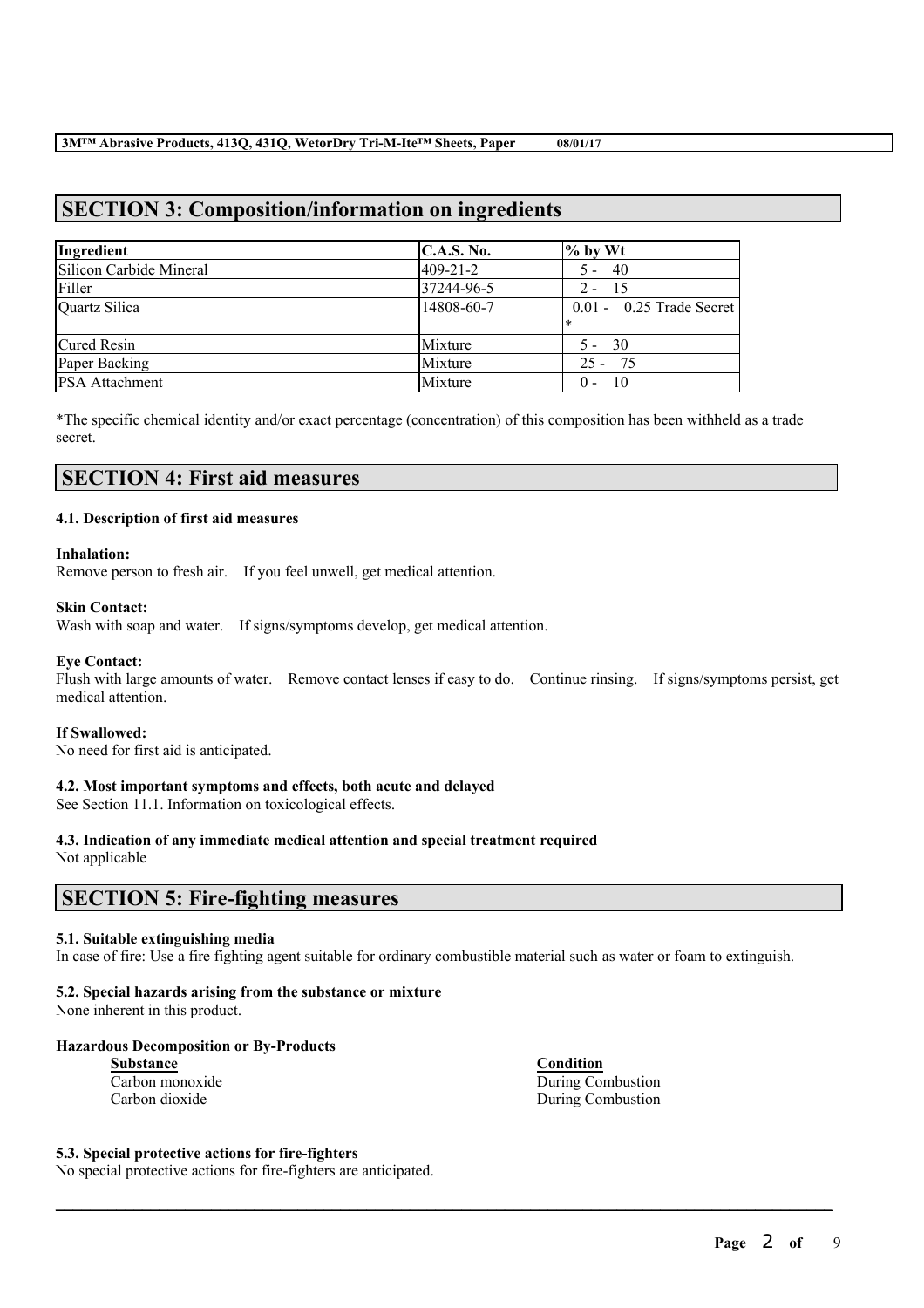### **SECTION 6: Accidental release measures**

### **6.1. Personal precautions, protective equipment and emergency procedures**

Observe precautions from other sections.

### **6.2. Environmental precautions**

Not applicable.

### **6.3. Methods and material for containment and cleaning up**

Not applicable.

# **SECTION 7: Handling and storage**

### **7.1. Precautions for safe handling**

For industrial or professional use only. Avoid breathing of dust created by sanding, grinding or machining. Combustible dust may form by action of this product on another material (substrate). Dust generated from the substrate during use of this product may be explosive if in sufficient concentration with an ignition source. Dust deposits should not be allowed to accumulate on surfaces because of the potential for secondary explosions.

### **7.2. Conditions for safe storage including any incompatibilities**

No special storage requirements.

### **SECTION 8: Exposure controls/personal protection**

### **8.1. Control parameters**

### **Occupational exposure limits**

If a component is disclosed in section 3 but does not appear in the table below, an occupational exposure limit is not available for the component.

| Ingredient              | <b>C.A.S. No.</b> | Agency        | Limit type                     | <b>Additional Comments</b> |
|-------------------------|-------------------|---------------|--------------------------------|----------------------------|
| Quartz Silica           | 14808-60-7        | <b>OSHA</b>   | TWA Table Z-                   |                            |
|                         |                   |               | $1$ (respirable): $0.05$       |                            |
|                         |                   |               | mg/m3;TWA Table Z-             |                            |
|                         |                   |               | $3$ (respirable):0.1 mg/m3     |                            |
| Quartz Silica           | 14808-60-7        | <b>LACGIH</b> | TWA(respirable                 | A2: Suspected human        |
|                         |                   |               | fraction): $0.025$ mg/m3       | carcin.                    |
| Silicon Carbide Mineral | $409 - 21 - 2$    | <b>IOSHA</b>  | TWA(as total dust):15          |                            |
|                         |                   |               | mg/m3;TWA(respirable           |                            |
|                         |                   |               | $frac{1}{2}$ fraction: 5 mg/m3 |                            |

ACGIH : American Conference of Governmental Industrial Hygienists

AIHA : American Industrial Hygiene Association

CMRG : Chemical Manufacturer's Recommended Guidelines

OSHA : United States Department of Labor - Occupational Safety and Health Administration

TWA: Time-Weighted-Average

STEL: Short Term Exposure Limit

CEIL: Ceiling

### **8.2. Exposure controls**

### **8.2.1. Engineering controls**

Provide appropriate local exhaust ventilation for sanding, grinding or machining. Provide local exhaust at process emission sources to control exposure near the source and to prevent the escape of dust into the work area. Use general dilution ventilation and/or local exhaust ventilation to control airborne exposures to below relevant Exposure Limits and/or control dust/fume/gas/mist/vapors/spray. If ventilation is not adequate, use respiratory protection equipment. Ensure that dust-

 $\mathcal{L}_\mathcal{L} = \mathcal{L}_\mathcal{L} = \mathcal{L}_\mathcal{L} = \mathcal{L}_\mathcal{L} = \mathcal{L}_\mathcal{L} = \mathcal{L}_\mathcal{L} = \mathcal{L}_\mathcal{L} = \mathcal{L}_\mathcal{L} = \mathcal{L}_\mathcal{L} = \mathcal{L}_\mathcal{L} = \mathcal{L}_\mathcal{L} = \mathcal{L}_\mathcal{L} = \mathcal{L}_\mathcal{L} = \mathcal{L}_\mathcal{L} = \mathcal{L}_\mathcal{L} = \mathcal{L}_\mathcal{L} = \mathcal{L}_\mathcal{L}$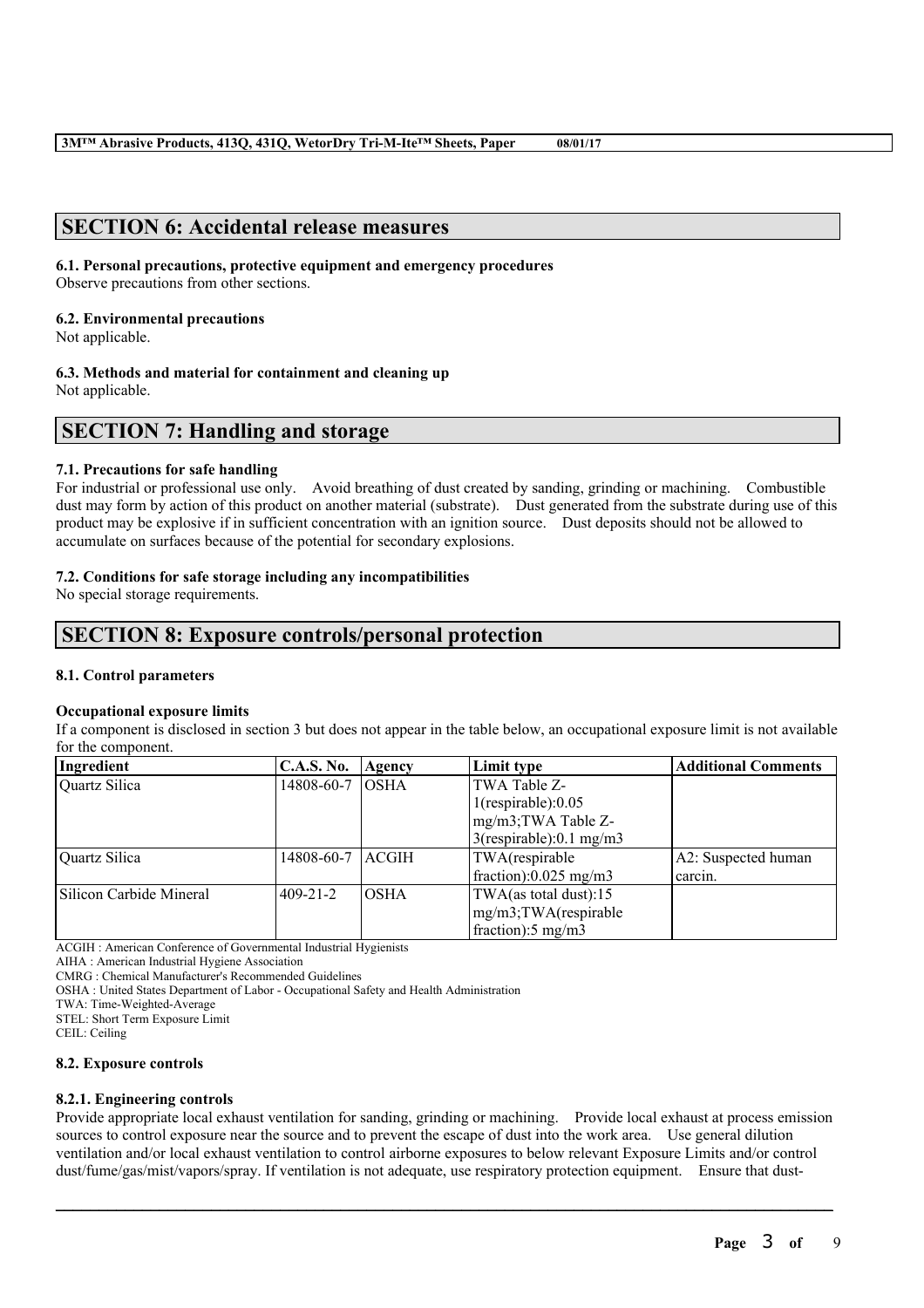handling systems (such as exhaust ducts, dust collectors, vessels, and processing equipment) are designed in a manner to prevent the escape of dust into the work area (i.e., there is no leakage from the equipment).

### **8.2.2. Personal protective equipment (PPE)**

### **Eye/face protection**

To minimize the risk of injury to face and eyes, always wear eye and face protection when working at sanding or grinding operations or when near such operations. Select and use eye/face protection to prevent contact based on the results of an exposure assessment. The following eye/face protection(s) are recommended: Safety Glasses with side shields

### **Skin/hand protection**

Wear appropriate gloves to minimize risk of injury to skin from contact with dust or physical abrasion from grinding or sanding.

### **Respiratory protection**

Assess exposure concentrations of all materials involved in the work process. Consider material being abraded when determining the appropriate respiratory protection. Select and use appropriate respirators to prevent inhalation overexposure. An exposure assessment may be needed to decide if a respirator is required. If a respirator is needed, use respirators as part of a full respiratory protection program. Based on the results of the exposure assessment, select from the following respirator type(s) to reduce inhalation exposure:

 $\mathcal{L}_\mathcal{L} = \mathcal{L}_\mathcal{L} = \mathcal{L}_\mathcal{L} = \mathcal{L}_\mathcal{L} = \mathcal{L}_\mathcal{L} = \mathcal{L}_\mathcal{L} = \mathcal{L}_\mathcal{L} = \mathcal{L}_\mathcal{L} = \mathcal{L}_\mathcal{L} = \mathcal{L}_\mathcal{L} = \mathcal{L}_\mathcal{L} = \mathcal{L}_\mathcal{L} = \mathcal{L}_\mathcal{L} = \mathcal{L}_\mathcal{L} = \mathcal{L}_\mathcal{L} = \mathcal{L}_\mathcal{L} = \mathcal{L}_\mathcal{L}$ 

Half facepiece or full facepiece air-purifying respirator suitable for particulates

For questions about suitability for a specific application, consult with your respirator manufacturer.

### **SECTION 9: Physical and chemical properties**

### **9.1. Information on basic physical and chemical properties**

|                                        | Solid                            |
|----------------------------------------|----------------------------------|
| <b>General Physical Form:</b>          |                                  |
| Odor, Color, Grade:                    | Solid abrasive product, no odor. |
| <b>Odor threshold</b>                  | Not Applicable                   |
| pН                                     | Not Applicable                   |
| <b>Melting point</b>                   | Not Applicable                   |
| <b>Boiling Point</b>                   | Not Applicable                   |
| <b>Flash Point</b>                     | Not Applicable                   |
| <b>Evaporation rate</b>                | Not Applicable                   |
| <b>Flammability (solid, gas)</b>       | Not Classified                   |
| <b>Flammable Limits(LEL)</b>           | Not Applicable                   |
| <b>Flammable Limits(UEL)</b>           | Not Applicable                   |
| <b>Vapor Pressure</b>                  | Not Applicable                   |
| <b>Vapor Density</b>                   | Not Applicable                   |
| <b>Specific Gravity</b>                | Not Applicable                   |
| <b>Solubility In Water</b>             | Not Applicable                   |
| Solubility- non-water                  | Not Applicable                   |
| Partition coefficient: n-octanol/water | Not Applicable                   |
| <b>Autoignition temperature</b>        | Not Applicable                   |
| <b>Decomposition temperature</b>       | Not Applicable                   |
| <b>Viscosity</b>                       | Not Applicable                   |
|                                        |                                  |

### **SECTION 10: Stability and reactivity**

#### **10.1. Reactivity**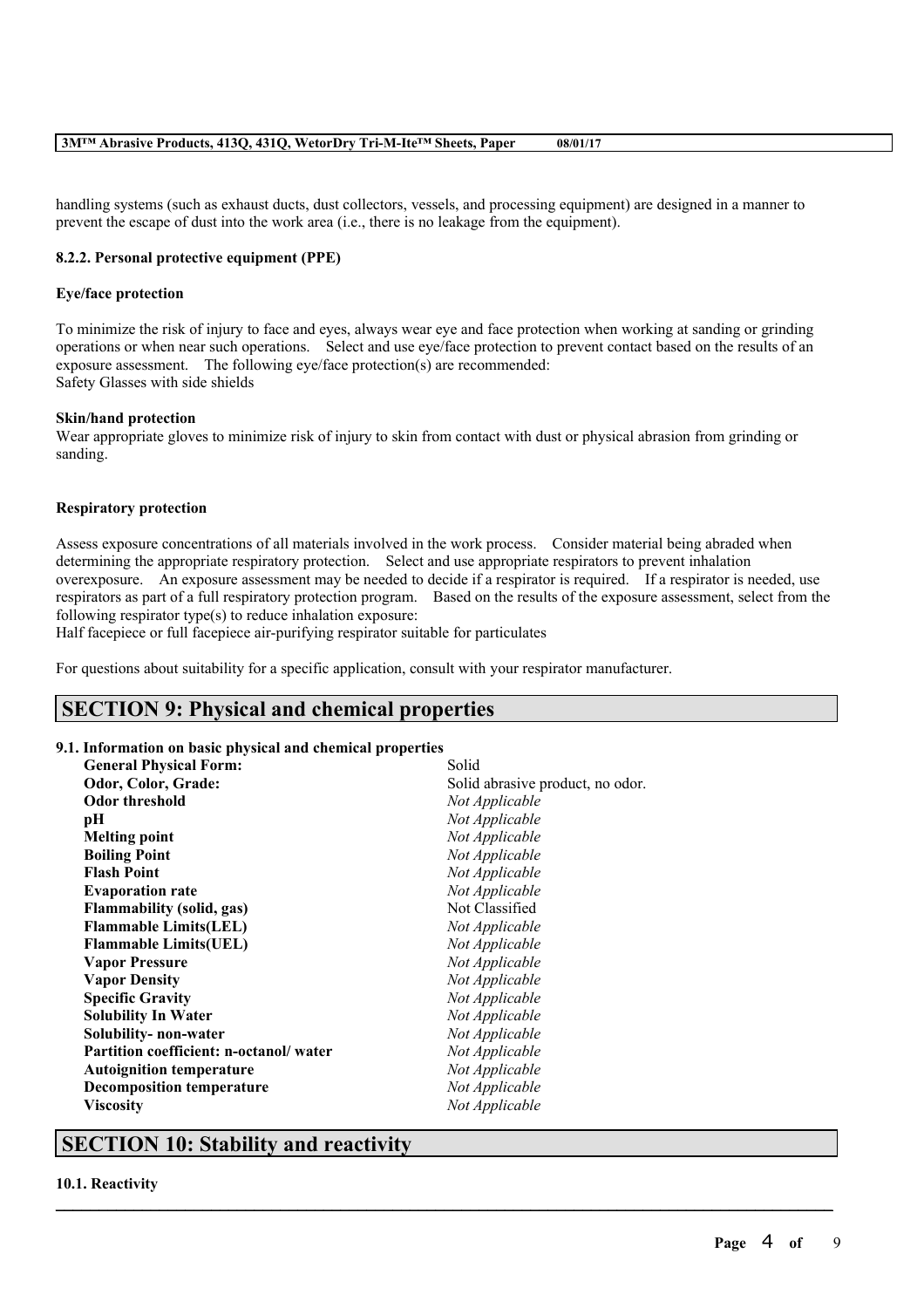This material is considered to be non reactive under normal use conditions.

#### **10.2. Chemical stability** Stable.

### **10.3. Possibility of hazardous reactions** Hazardous polymerization will not occur.

# **10.4. Conditions to avoid**

None known.

### **10.5. Incompatible materials** None known.

### **10.6. Hazardous decomposition products**

None known.

**Substance Condition**

Refer to section 5.2 for hazardous decomposition products during combustion.

# **SECTION 11: Toxicological information**

The information below may not be consistent with the material classification in Section 2 if specific ingredient **classifications are mandated by a competent authority. In addition, toxicological data on ingredients may not be** reflected in the material classification and/or the signs and symptoms of exposure, because an ingredient may be present below the threshold for labeling, an ingredient may not be available for exposure, or the data may not be **relevant to the material as a whole.**

**11.1. Information on Toxicological effects**

**Signs and Symptoms of Exposure**

### Based on test data and/or information on the components, this material may produce the following health effects:

### **Inhalation:**

Dust from grinding, sanding or machining may cause irritation of the respiratory system. Signs/symptoms may include cough, sneezing, nasal discharge, headache, hoarseness, and nose and throat pain.

### **Skin Contact:**

Mechanical Skin irritation: Signs/symptoms may include abrasion, redness, pain, and itching.

Allergic Skin Reaction (non-photo induced) in sensitive people: Signs/symptoms may include redness, swelling, blistering, and itching.

### **Eye Contact:**

Mechanical eye irritation: Signs/symptoms may include pain, redness, tearing and corneal abrasion.

Dust created by grinding, sanding, or machining may cause eye irritation. Signs/symptoms may include redness, swelling, pain, tearing, and blurred or hazy vision.

 $\mathcal{L}_\mathcal{L} = \mathcal{L}_\mathcal{L} = \mathcal{L}_\mathcal{L} = \mathcal{L}_\mathcal{L} = \mathcal{L}_\mathcal{L} = \mathcal{L}_\mathcal{L} = \mathcal{L}_\mathcal{L} = \mathcal{L}_\mathcal{L} = \mathcal{L}_\mathcal{L} = \mathcal{L}_\mathcal{L} = \mathcal{L}_\mathcal{L} = \mathcal{L}_\mathcal{L} = \mathcal{L}_\mathcal{L} = \mathcal{L}_\mathcal{L} = \mathcal{L}_\mathcal{L} = \mathcal{L}_\mathcal{L} = \mathcal{L}_\mathcal{L}$ 

### **Ingestion:**

No health effects are expected.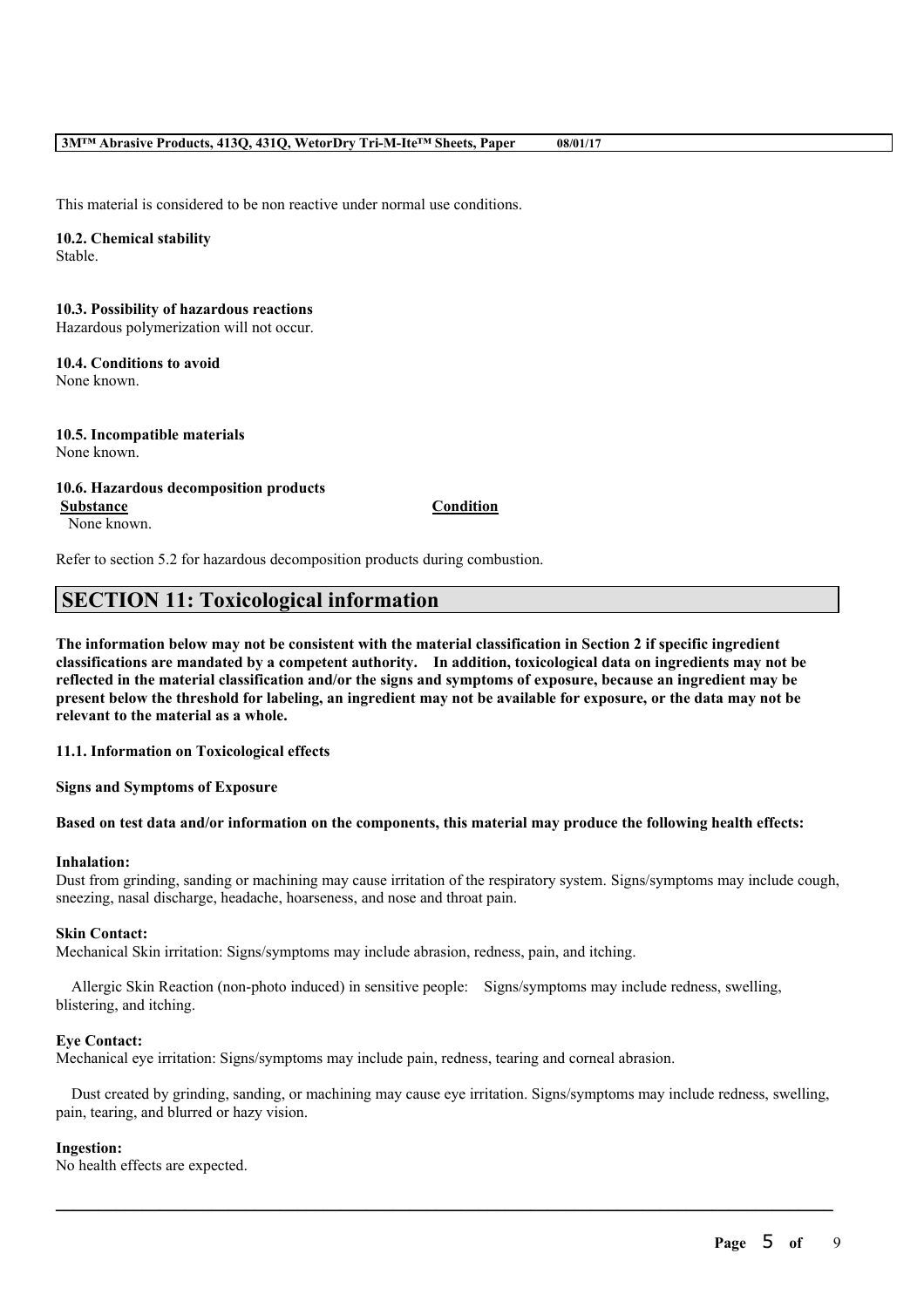### **Carcinogenicity:**

| Ingredient                  | CAS No.        | <b>Class Description</b>       | Regulation                                  |
|-----------------------------|----------------|--------------------------------|---------------------------------------------|
| <b>SILICA. CRYS AIRRESP</b> | 14808-60-7     | Known human carcinogen         | National Toxicology Program Carcinogens     |
| <b>Ouartz Silica</b>        | 14808-60-7     | Grp. 1: Carcinogenic to humans | International Agency for Research on Cancer |
| Silicon Carbide Mineral     | $409 - 21 - 2$ | Grp. 2A: Probable human carc.  | International Agency for Research on Cancer |

### **Additional Information:**

This document covers only the 3M product. For complete assessment, when determining the degree of hazard, the material being abraded must also be considered.

This product contains quartz silica. Quartz silica is a form of crystalline silica. Occupational exposure to inhaled crystalline silica has been associated with silicosis and lung cancer. No exposure to crystalline silica is expected during the normal handling and use of this product. Crystalline silica was not detected when air sampling was conducted during simulated use of similar products containing crystalline silica. Therefore, the health effects associated with crystalline silica are not expected during normal use of this product.

### **Toxicological Data**

If a component is disclosed in section 3 but does not appear in a table below, either no data are available for that endpoint or the data are not sufficient for classification.

### **Acute Toxicity**

| <b>Name</b>             | Route     | <b>Species</b> | Value                                             |
|-------------------------|-----------|----------------|---------------------------------------------------|
| Overall product         | Ingestion |                | No data available; calculated $ATE > 5,000$ mg/kg |
| Silicon Carbide Mineral | Dermal    | Rat            | $LD50 > 2,000$ mg/kg                              |
| Silicon Carbide Mineral | Ingestion | Rat            | $LD50 > 2,000$ mg/kg                              |
| Filler                  | Dermal    |                | LD50 estimated to be $>$ 5,000 mg/kg              |
| Filler                  | Ingestion |                | LD50 estimated to be $2,000 - 5,000$ mg/kg        |
| <b>Ouartz Silica</b>    | Dermal    |                | LD50 estimated to be $> 5,000$ mg/kg              |
| Ouartz Silica           | Ingestion |                | LD50 estimated to be $> 5,000$ mg/kg              |

 $ATE = acute$  toxicity estimate

### **Skin Corrosion/Irritation**

| Name                    | <b>Species</b> | Value                     |
|-------------------------|----------------|---------------------------|
|                         |                |                           |
| Silicon Carbide Mineral | Rat            | No significant irritation |
| Filler                  | Professio      | No significant irritation |
|                         | nal            |                           |
|                         | judgeme        |                           |
|                         | nt             |                           |
| Quartz Silica           | Professio      | No significant irritation |
|                         | nal            |                           |
|                         | judgeme        |                           |
|                         | nt             |                           |

### **Serious Eye Damage/Irritation**

| Name                    | <b>Species</b> | Value                     |
|-------------------------|----------------|---------------------------|
|                         |                |                           |
| Silicon Carbide Mineral | Professio      | No significant irritation |
|                         | nal            |                           |
|                         | judgeme        |                           |
|                         | nt             |                           |
| Filler                  | Professio      | Mild irritant             |
|                         | nal            |                           |
|                         | judgeme        |                           |
|                         | nt             |                           |

 $\mathcal{L}_\mathcal{L} = \mathcal{L}_\mathcal{L} = \mathcal{L}_\mathcal{L} = \mathcal{L}_\mathcal{L} = \mathcal{L}_\mathcal{L} = \mathcal{L}_\mathcal{L} = \mathcal{L}_\mathcal{L} = \mathcal{L}_\mathcal{L} = \mathcal{L}_\mathcal{L} = \mathcal{L}_\mathcal{L} = \mathcal{L}_\mathcal{L} = \mathcal{L}_\mathcal{L} = \mathcal{L}_\mathcal{L} = \mathcal{L}_\mathcal{L} = \mathcal{L}_\mathcal{L} = \mathcal{L}_\mathcal{L} = \mathcal{L}_\mathcal{L}$ 

### **Skin Sensitization**

For the component/components, either no data are currently available or the data are not sufficient for classification.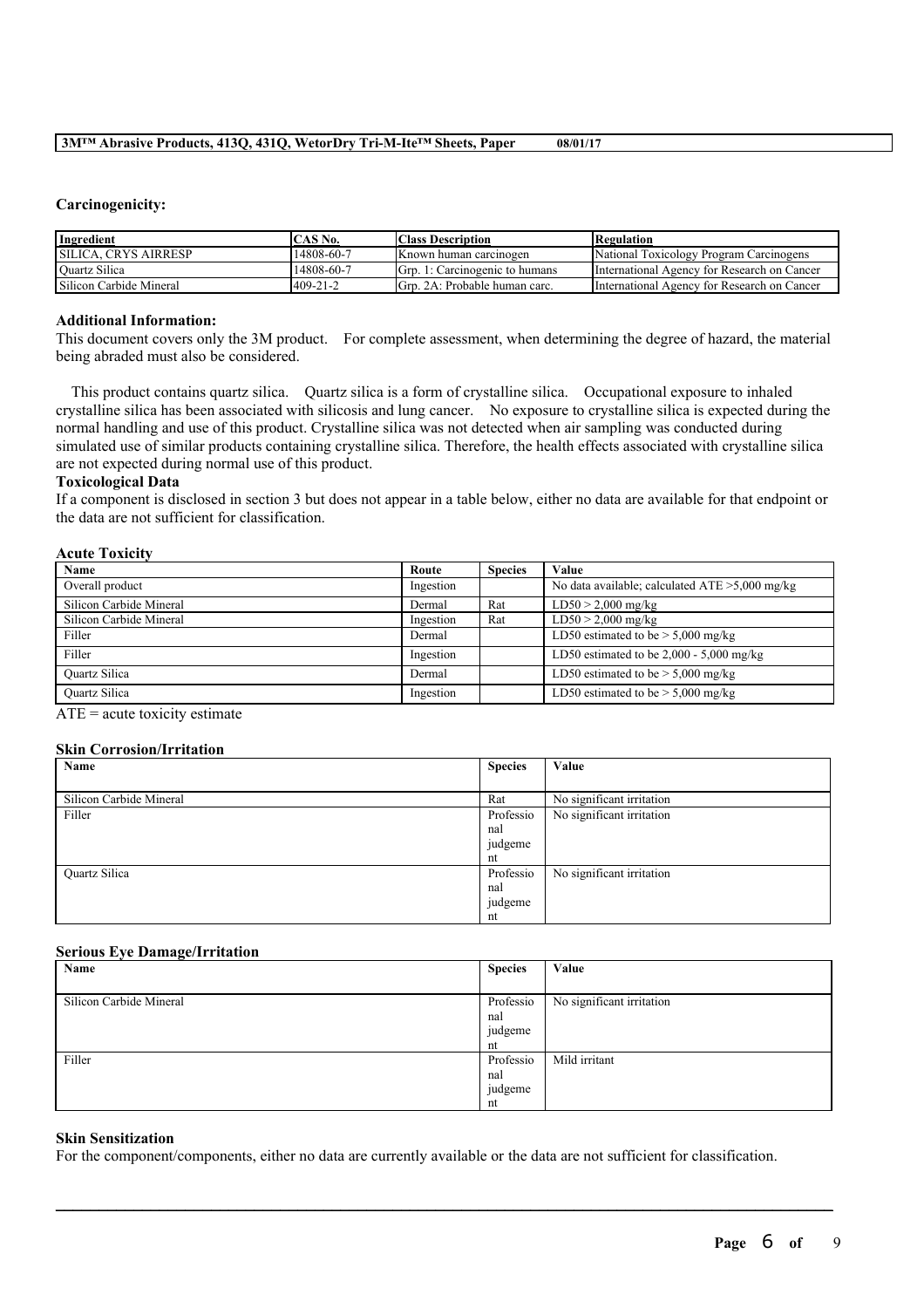### **Respiratory Sensitization**

For the component/components, either no data are currently available or the data are not sufficient for classification.

### **Germ Cell Mutagenicity**

| Name                 | Route    | Value                                                                           |
|----------------------|----------|---------------------------------------------------------------------------------|
| <b>Ouartz Silica</b> | In Vitro | Some positive data exist, but the data are not<br>sufficient for classification |
| <b>Ouartz Silica</b> | In vivo  | Some positive data exist, but the data are not<br>sufficient for classification |

#### **Carcinogenicity**

| Name          | Route      | <b>Species</b> | Value        |
|---------------|------------|----------------|--------------|
| Ouartz Silica | Inhalation | Human          | Carcinogenic |
|               |            | and            |              |
|               |            | anımal         |              |

### **Reproductive Toxicity**

### **Reproductive and/or Developmental Effects**

For the component/components, either no data are currently available or the data are not sufficient for classification.

### **Target Organ(s)**

### **Specific Target Organ Toxicity - single exposure**

For the component/components, either no data are currently available or the data are not sufficient for classification.

#### **Specific Target Organ Toxicity - repeated exposure**

| <b>Name</b>          | Route      | Target Organ(s)  | Value                           | <b>Species</b> | <b>Test Result</b> | Exposure        |
|----------------------|------------|------------------|---------------------------------|----------------|--------------------|-----------------|
|                      |            |                  |                                 |                |                    | <b>Duration</b> |
| <b>Ouartz Silica</b> | Inhalation | <b>SILICOSIS</b> | Causes damage to organs through | Human          | <b>NOAEL Not</b>   | occupational    |
|                      |            |                  | prolonged or repeated exposure  |                | available          | exposure        |

#### **Aspiration Hazard**

For the component/components, either no data are currently available or the data are not sufficient for classification.

### Please contact the address or phone number listed on the first page of the SDS for additional toxicological information **on this material and/or its components.**

### **SECTION 12: Ecological information**

### **Ecotoxicological information**

Please contact the address or phone number listed on the first page of the SDS for additional ecotoxicological information on this material and/or its components.

### **Chemical fate information**

Please contact the address or phone number listed on the first page of the SDS for additional chemical fate information on this material and/or its components.

## **SECTION 13: Disposal considerations**

### **13.1. Disposal methods**

Dispose of contents/ container in accordance with the local/regional/national/international regulations.

Prior to disposal, consult all applicable authorities and regulations to insure proper classification. The substrate that was abraded must be considered as a factor in the disposal method for this product. Dispose of waste product in a permitted

 $\mathcal{L}_\mathcal{L} = \mathcal{L}_\mathcal{L} = \mathcal{L}_\mathcal{L} = \mathcal{L}_\mathcal{L} = \mathcal{L}_\mathcal{L} = \mathcal{L}_\mathcal{L} = \mathcal{L}_\mathcal{L} = \mathcal{L}_\mathcal{L} = \mathcal{L}_\mathcal{L} = \mathcal{L}_\mathcal{L} = \mathcal{L}_\mathcal{L} = \mathcal{L}_\mathcal{L} = \mathcal{L}_\mathcal{L} = \mathcal{L}_\mathcal{L} = \mathcal{L}_\mathcal{L} = \mathcal{L}_\mathcal{L} = \mathcal{L}_\mathcal{L}$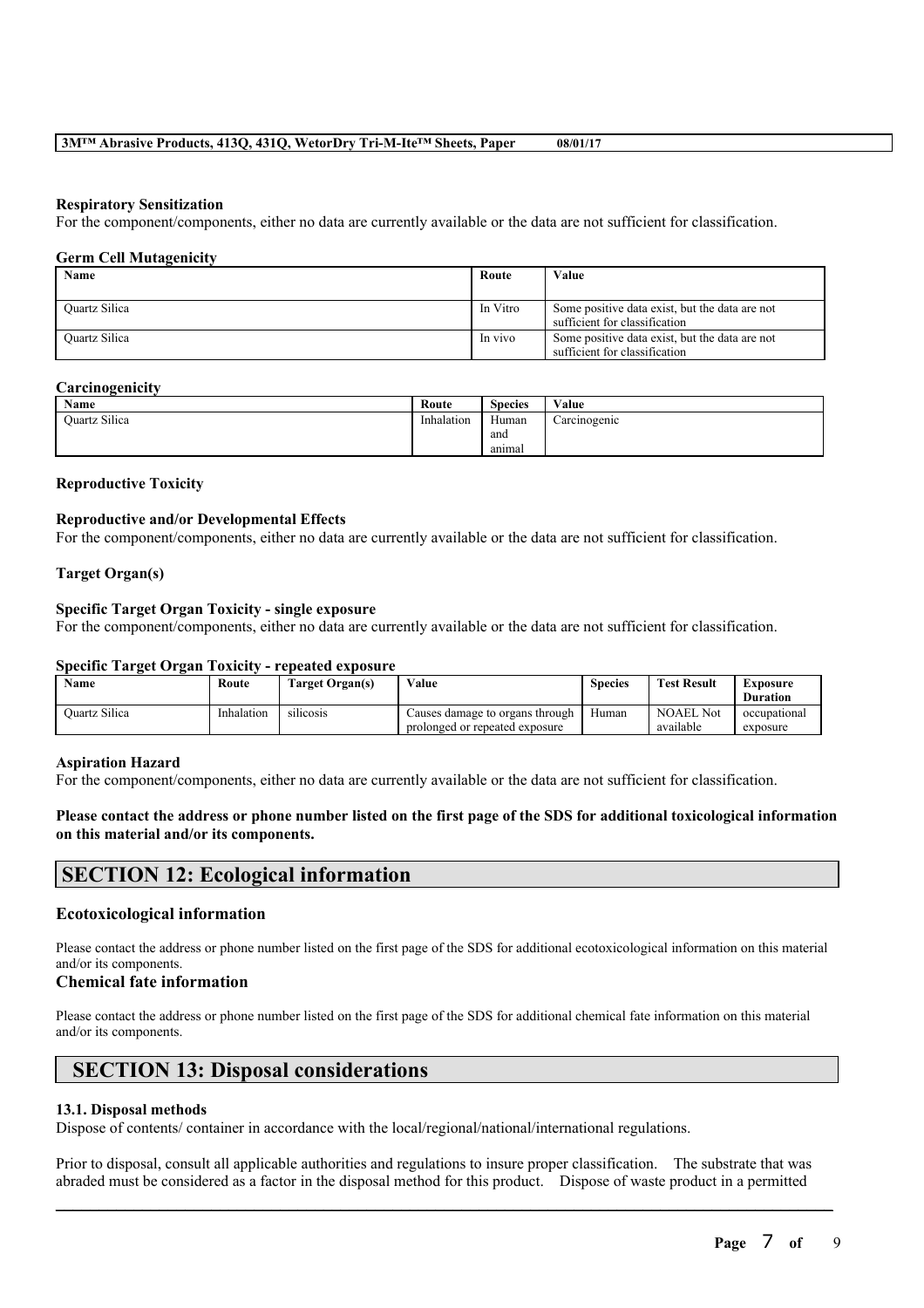industrial waste facility. As a disposal alternative, incinerate in a permitted waste incineration facility. If no other disposal options are available, waste product may be placed in a landfill properly designed for industrial waste.

### **EPA Hazardous Waste Number (RCRA):** Not regulated

## **SECTION 14: Transport Information**

Not regulated per U.S. DOT, IATA or IMO.

These transportation classifications are provided as a customer service. As the shipper YOU remain responsible for complying with all applicable laws and regulations, including proper transportation classification and packaging. 3M transportation classifications are based on product formulation, packaging, 3M policies and 3M understanding of applicable current regulations. 3M does not guarantee the accuracy of this classification information. This information applies only to transportation classification and not the packaging, labeling, or marking requirements. The original 3M package is certified for U.S. ground shipment only. If you are shipping by air or ocean, the package may not meet applicable regulatory requirements.

# **SECTION 15: Regulatory information**

### **15.1. US Federal Regulations**

Contact 3M for more information.

### **311/312 Hazard Categories:**

|    | Fire Hazard - No Pressure Hazard - No | Reactivity Hazard - No Immediate Hazard - No | Delayed Hazard - |
|----|---------------------------------------|----------------------------------------------|------------------|
| No |                                       |                                              |                  |

### **EPCRA 311/312 Hazard Classifications (effective January 1, 2018):**

**Physical Hazards** Not applicable

| <b>Health Hazards</b> |  |
|-----------------------|--|
| Not applicable        |  |

### **15.2. State Regulations**

Contact 3M for more information.

### **15.3. Chemical Inventories**

This product is an article as defined by TSCA regulations, and is exempt from TSCA Inventory listing requirements.

Contact 3M for more information.

### **15.4. International Regulations**

Contact 3M for more information.

**This SDS has been prepared to meet the U.S. OSHA Hazard Communication Standard, 29 CFR 1910.1200.**

 $\mathcal{L}_\mathcal{L} = \mathcal{L}_\mathcal{L} = \mathcal{L}_\mathcal{L} = \mathcal{L}_\mathcal{L} = \mathcal{L}_\mathcal{L} = \mathcal{L}_\mathcal{L} = \mathcal{L}_\mathcal{L} = \mathcal{L}_\mathcal{L} = \mathcal{L}_\mathcal{L} = \mathcal{L}_\mathcal{L} = \mathcal{L}_\mathcal{L} = \mathcal{L}_\mathcal{L} = \mathcal{L}_\mathcal{L} = \mathcal{L}_\mathcal{L} = \mathcal{L}_\mathcal{L} = \mathcal{L}_\mathcal{L} = \mathcal{L}_\mathcal{L}$ 

## **SECTION 16: Other information**

### **NFPA Hazard Classification**

**Health:** 0 **Flammability:** 1 **Instability:** 0 **Special Hazards:** None